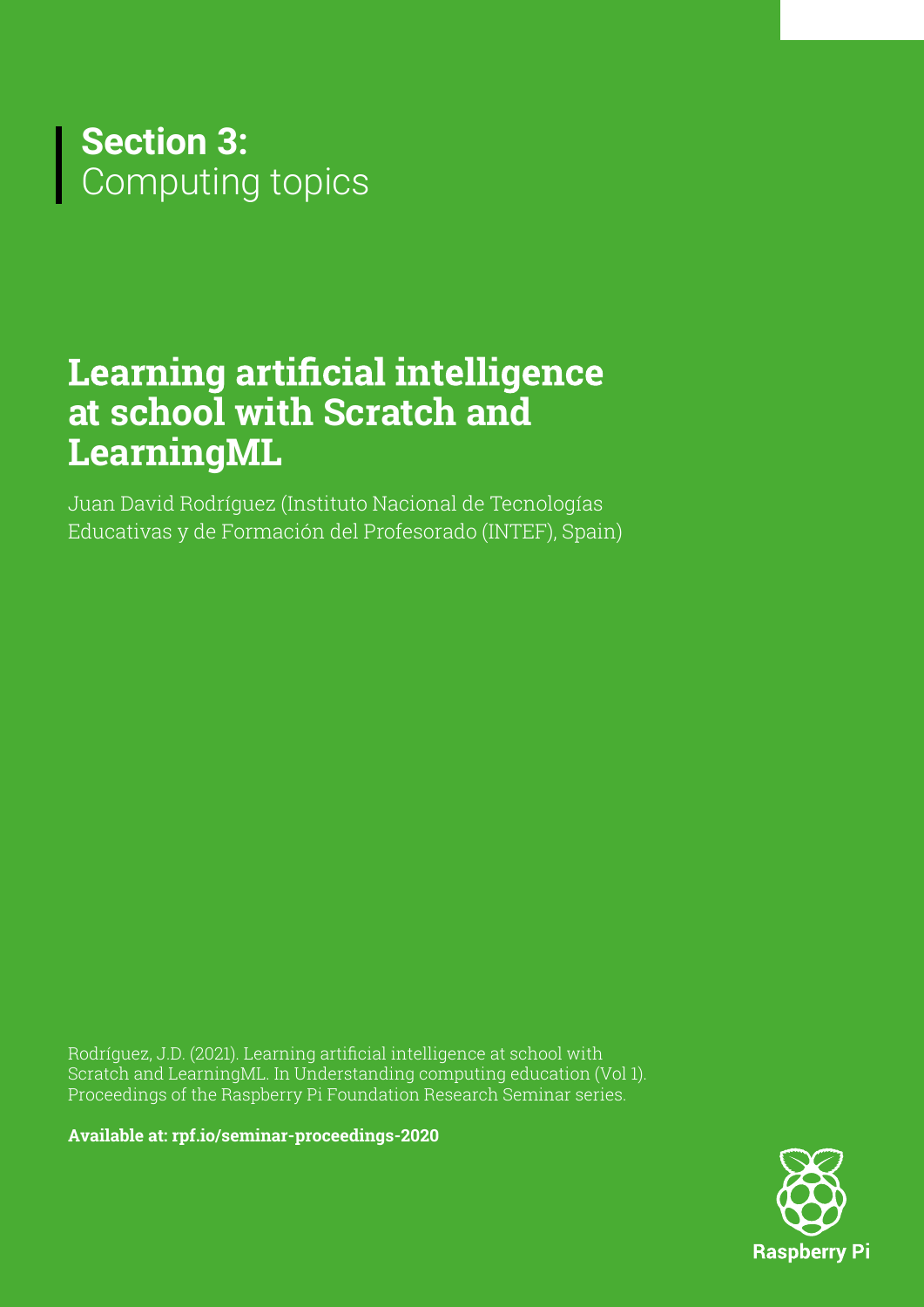# **Section 3: Computing topics**

# **Learning artificial intelligence at school with Scratch and LearningML**

**Juan David Rodríguez (Instituto Nacional de Tecnologías Educativas y de Formación del Profesorado (INTEF), Spain)**

# **Introduction**

Digital technologies are changing so quickly that people can become overwhelmed when dealing with new artifacts, both physical (hardware) and logical (software). However, in spite of this fast development, every new digital technology is based upon and can be explained by a set of well-established computer science (CS) principles.

For this reason, learning and teaching CS fundamentals to young people is crucial in order to help them become critical citizens able to understand and live comfortably in our increasingly digital society. Indeed, countries around the world have included in their educational curricula programming, robotic, and CS related content, intended to develop computational thinking (CT) skills (Wing, 2006) and achieve digital literacy.

Thanks to the creation of educational tools such as block-based programming platforms and the development of the CT concept, learning and teaching CS fundamentals is possible even at a very early age. A key feature of these tools is that they "engage and excite students in the first place" (Malan & Leitner, 2007, p. 6) and also allow students to solve problems that are important to them and their communities. This connection with young people's ideas and interests is a powerful incentive to learn, providing an engaging and enjoyable way for

them to learn CS principles.

A top-down strategy is often taught when children are introduced to programming. First, the problem to be solved must be well understood; that is, it must be carefully analysed. Second, a set of rules able to solve the problem must be deduced, which is roughly speaking the algorithm. And finally, this set of rules must be turned into a computer program, by using a programming language to write the program code.

A broad range of problems can be solved by following this strategy. However, there are some kinds of problem which, while very easy to solve for a human, are very difficult to code as a computer program when a top-down strategy is followed. Recognising, in a set of pictures of cats and dogs, which are cats and which are dogs, is a clear example: any human can perform this recognition naturally, but obtaining by deduction a set of rules that enable you to build a computer program which solves this recognition problem is practically impossible.

Image recognition and classification, natural language understanding, sound recognition, and many other problems involving some kind of pattern extraction resist being solved using the traditional top-down strategy. Instead, a bottomup strategy  $-$  inducing the rules that govern the problem from automatic data analysis  $-$  is followed when dealing with such tasks. And this way of attacking the problem takes us into the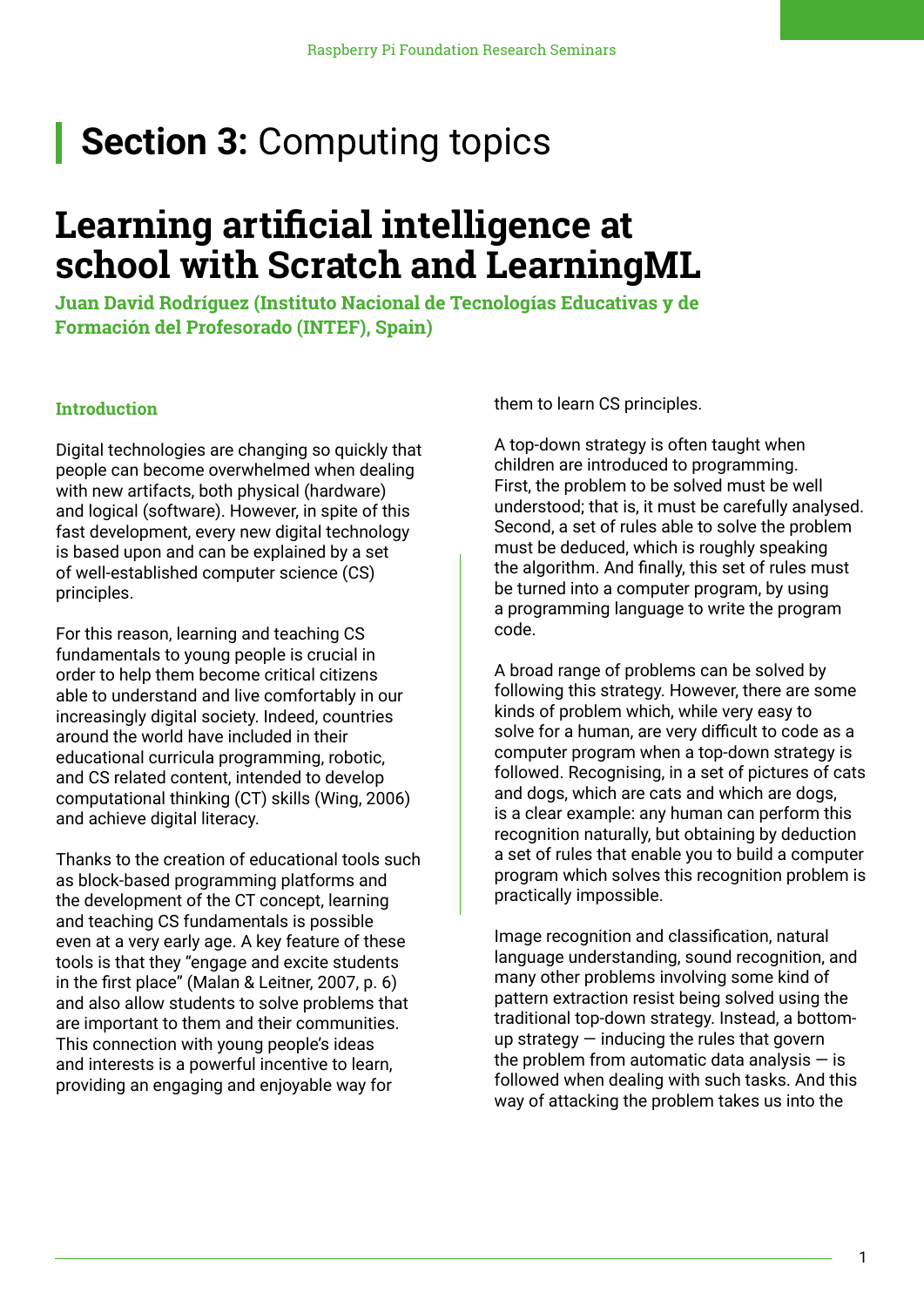field of artificial intelligence (AI) techniques.

Children are used to using computer applications capable of performing these kinds of tasks. They talk to their mobile phones to ask questions or search for information, use translation applications to translate into foreign languages, unlock their devices by showing their faces to the camera, and so on. Therefore, educational tools that allow children to design AI-based applications capable of dealing with these problems will help them to have a complete perspective about what can be done with a computer, and at the same time will allow students to solve problems that are of interest to them.

Furthermore, data is a prevalent concept in today's technological and economic development. Having an awareness of the central role that data plays in our lives and knowing how it is used to extract useful knowledge is a key factor in understanding digital society and, hence, achieving the digital literacy needed to understand the world we live in.

So, how are these problems solved? Can we teach children to solve them? At what age? These are questions we tried to ask with the development of LearningML, a tool intended to teach the fundamentals of machine learning (ML), the most widely used technique today for solving problems from data.

# **Artificial intelligence and machine learning**

ML is considered a subfield of AI, and the latter is a subfield of CS and almost as old as CS itself. In 1950, Alan Turing wrote a seminal paper entitled "Computing Machinery and Intelligence". Although the term AI does not appear in the paper, it is considered the birth of the field, since the big question it posed was: "Can machines think?" (p. 1)

A few years later, in 1956, McCarthy, Minsky,

Rochester, and Shannon led a workshop at Dartmouth College which aimed to gather a selected group of scientists to work "on the basis of conjecture that every aspect of learning or any other feature of intelligence can in principle be so precisely described that a machine can be made to simulate it" (McCarthy, Minsky, Rochester, & Shannon, 2006, p. 1). Their proposal where the goal of the workshop was described was titled "A Proposal for the Dartmouth Summer Research Project on Artificial Intelligence", which was the first use of the term AI.

Since then, the field of AI has grown and its development has alternated between optimistic and pessimistic periods. After more than sixty years of research, many related subfields have emerged. Planning and problem solving, natural language processing, knowledge representation, expert systems, neural networks, machine learning, robotics and computer vision are some of the most successful and broadly used in current applications.

ML has existed as long as AI, although it has only been in recent years that it has flourished as the most successful subfield of AI. All ML algorithms need as much data as possible to produce useful outcomes. Data is the key. Therefore, greater computer power, together with the availability of very big storage systems, able to process and store large amounts of data, and fast and reliable network connections, have given rise to ML's recent success. The relevance of ML in AI today is so great that frequently when people say AI, they really mean ML, confusing the part with the whole.

So, what is ML in a nutshell? ML is the process of programming computers to optimise a performance criterion using example data or past experience. ML is used to create useful approximations for processes to solve tasks that we do not have algorithms for, but that we do have relevant data to learn patterns from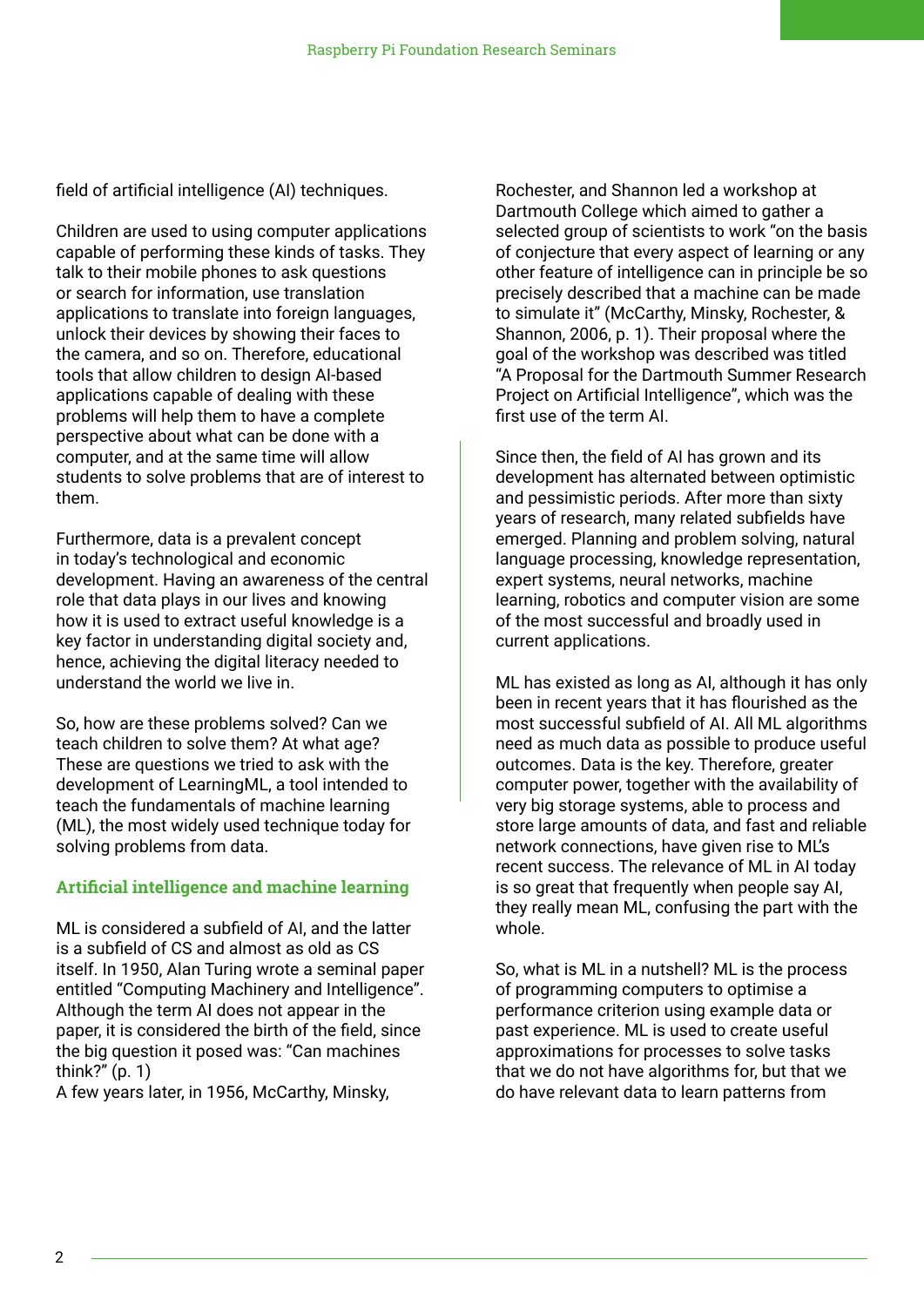

*Figure 1. Supervised machine learning steps to build a ML model*

(Alpaydin, 2020). The term learning is a metaphor which expresses the fact that the more data is fed in as an input to the algorithms, the more accurate their outcomes are.

Each of the numerous algorithms that make up the ML family belong to one of the following categories: supervised learning, unsupervised learning, and reinforcement learning. In all cases, the goal of ML is to build a model capable of classifying, predicting, or recognising things from a collection of data. In supervised learning, a dataset of known examples is manually labeled to build a model with which unlabeled data, similar to but different from those used in the training data set, can be recognised. In unsupervised learning, the built models are able to extract some patterns from a set of unlabeled data. Finally, in reinforcement learning, models are built by testing possible solutions; those that maximise some reward function are maintained while those that score badly according to that function are eliminated.

As an example, Figure 1 shows the steps needed to build a model aimed at recognising handwritten numbers by means of supervised

ML. The model, represented by a machine, is being built by a ML algorithm, represented by a genie, which analyses the training dataset to iteratively improve the model. When the ML algorithm is finished, an independent model capable of recognising new handwritten numbers is ready to be used in a software application.

# **Artificial intelligence education in K12**

AI education in K12 is not new. The first efforts to make AI programming tools accessible to children took place in the early 1970s, with the Logo programming language (Solomon et al., 2020), and continued through the 1980s. However, AI education suffered a cold period from the 1990s until 2012, when educators, AI researchers, and the general public changed their view about AI due to the big success achieved by ML in solving problems such as image recognition, language translation, transcription of speech, game playing, and natural language processing (Kahn & Winters, 2020).

This vigorous rebirth of AI education becomes pertinent in Moreno-Guerrero et al. (2020), where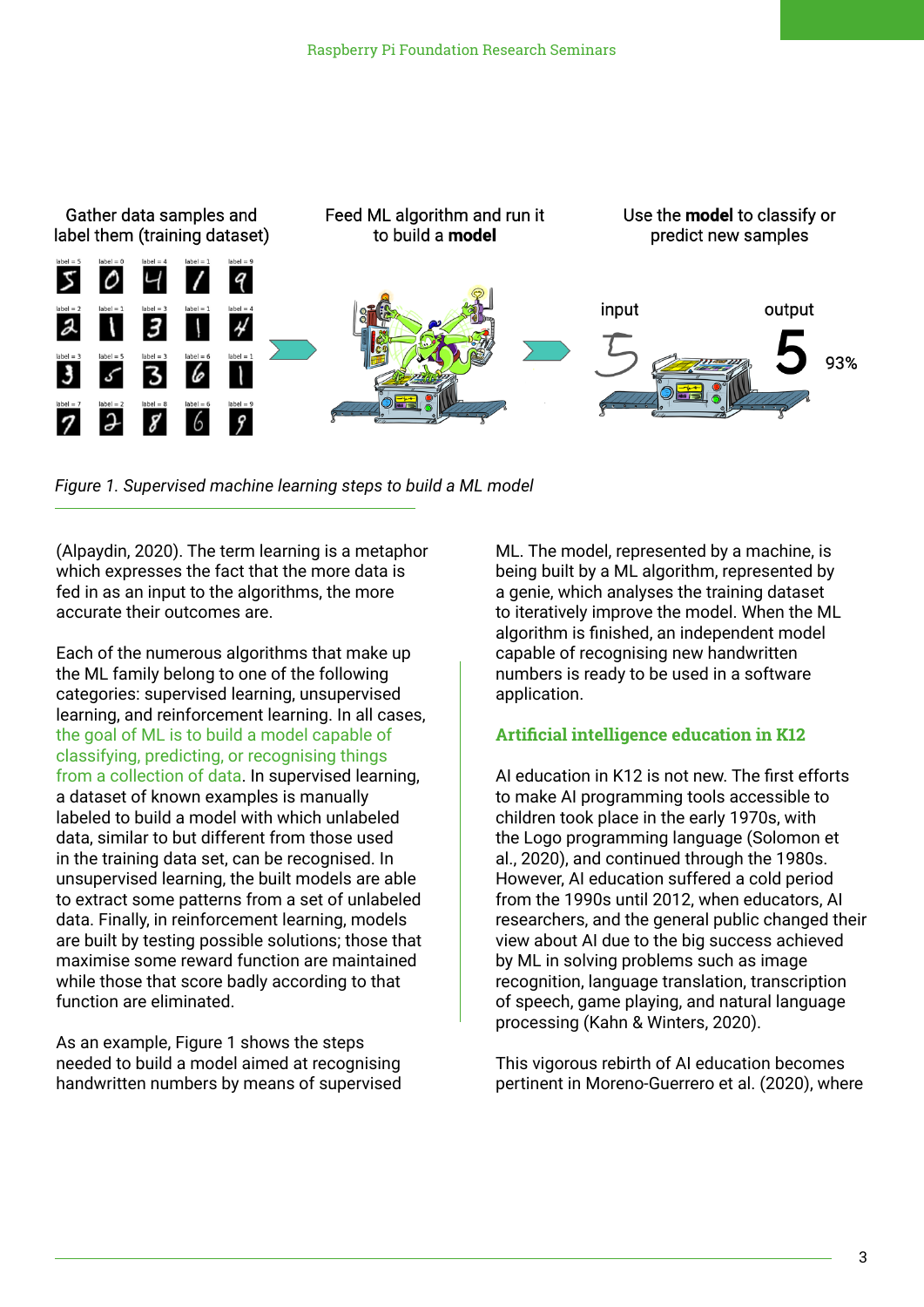a scientific mapping of 379 publications, dated from the birth of AI in 1956 to the present was carried out to analyse the importance and the high profile that AI has acquired in the scientific literature in the Web of Science categories related to the field of education.

Why this growing interest in teaching AI at school? AI has erupted in society, creating new applications and possibilities while also introducing some ethical problems. Whether they are conscious of it or not, children use software applications based on AI on a daily basis: product recommendation systems, predictive writing, face recognition, and many more. However, few people understand how these technologies work, yet as argued earlier, this is a must if we want to educate conscientious and critical citizens of the future.

Therefore, governments around the world, worried about the benefits and risks AI poses, are developing policies, strategic plans, and other initiatives around this subject. Some policy foresight reports suggest that in the coming years AI will change learning, teaching, and education. The speed of technological change will be very fast, and it will create pressure to transform educational practices, institutions, and policies (Pedro, Subosa, Rivas, & Valverde, 2019; Tuomi, 2018). These reports also suggest that AI-related jobs are growing dramatically and hence, there is a rising demand for AI-literate workers.

Although programming and CT content has been incorporated into primary and secondary curricula in most developed countries, AI content is often not included, or is treated very superficially. CT is a cognitive ability while programming is an instrumental competence (Moreno-León, Robles, Román-Gonzalez, & Rodríguez-García, 2019). Indeed, programming, together with unplugged activities, is the activity widely used to develop CT. We propose that

hands-on AI projects can also contribute to CT development (Rodríguez-García, León, González, & Robles, 2019). In fact, AI could add some new dimensions to the existing CT framework, as proposed in Van Brummelen, Shen, & Patton, (2019).

For instance, when gathering and labelling a dataset intended to build a model by means of supervised ML, students should strive to find a representative set of examples from which a good model is obtained when the ML algorithm is applied. This activity helps them to get a deeper insight into the problem being solved. For example, when a text recognition model on a given topic is to be built, a set of sentences with the necessary vocabulary for that topic must be chosen to build a sufficiently precise ML model. Furthermore, a classification task and an evaluation of the model has to be performed and, if the resulting model does not perform well enough, the training dataset must be improved by adding or removing some data. Therefore, the solution is found through iteration, which is a way to gain a progressive understanding of the problem that is being solved.

#### **The LearningML platform**

LearningML is an educational platform intended to teach ML fundamentals in an easy and enjoyable way (Rodríguez-García, Moreno-León, Román-González & Robles, 2020). It has been developed taking "low floor, high ceiling and wide walls" as the main design principle (Resnick et al, 2009, p. 63). That is, we have tried to build a tool which is very easy to get started with and allows users to get some results from the very beginning (low floor), but also allows students to build more complex projects over time (high ceiling), and is able to support different kinds of projects (wide walls).

Among these principles, the first  $-$  developing a tool that is very easy to use and get started with  $-$  was the most relevant for us. Hence,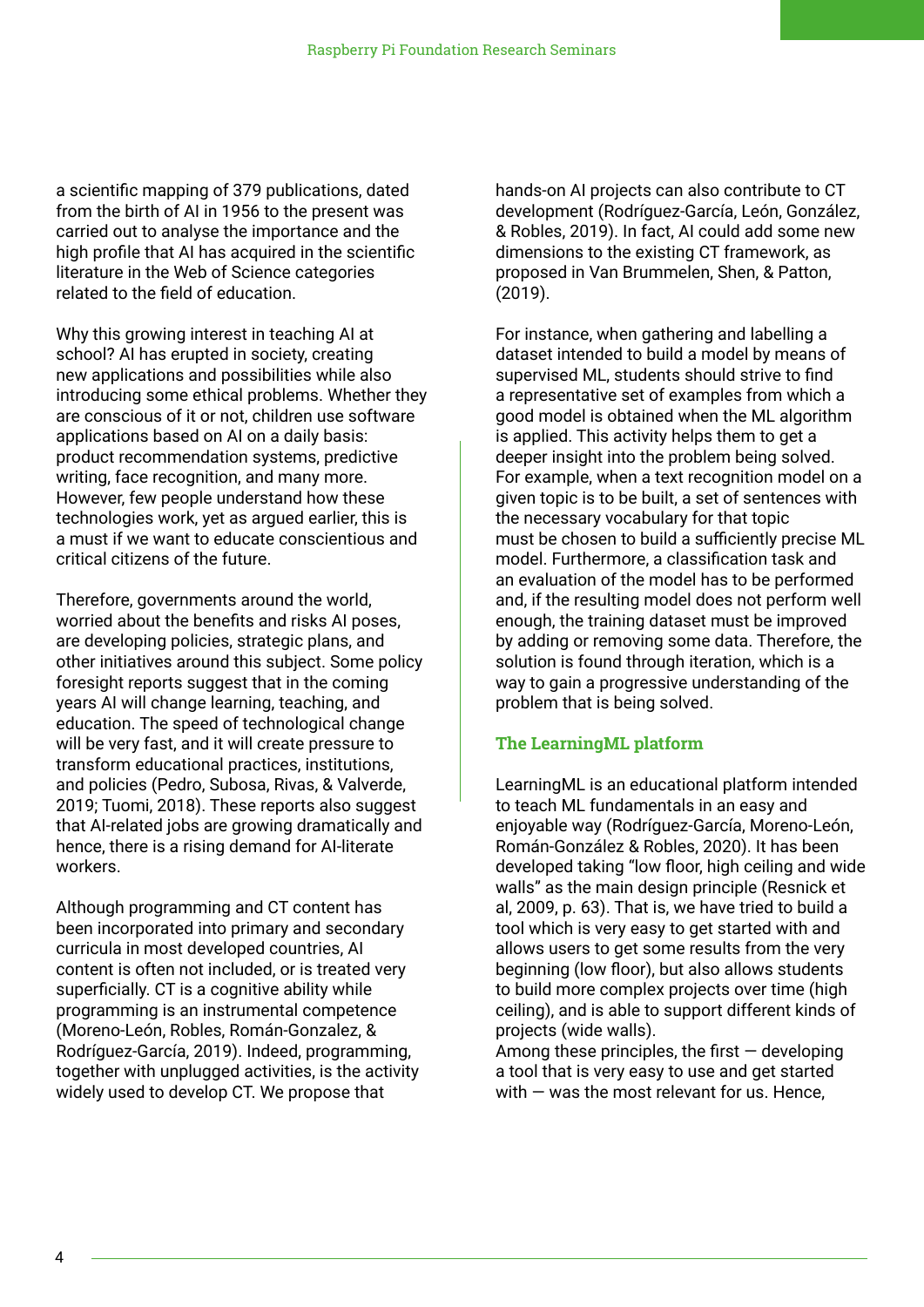only a standard web browser is needed to run LearningML. In addition, the use of any cloud AI service (such as Google AI or IBM Watson) has been avoided, since they require users to create an account and deal with API keys, which can be a very easy task for a software developer, but can be an obstacle for children and teachers. In addition, although there are free usage plans available for these cloud services, they are exposed to possible changes in their terms and conditions and that availability may change in the future. Therefore, all the complex ML algorithms have been built into the code of LearningML to run locally in the web browser. There is no need to register in order to start building ML models and coding applications, although some extra functionality, such as the option to save projects in the cloud and to share or reinvent shared works, can be accessed when you create a LearningML account.

Although our research has shown (Rodríguez-García, Moreno-León, Román-González & Robles, 2021) that the tool is very suitable for children between 10 and 16 years old, LearningML can also be helpful for undergraduate students and professionals who need to learn ML fundamentals because of the expansion of MLbased tools in their fields.

LearningML is composed of three elements: the website, the ML editor, and the programming editor.

#### **The website**

The website<sup>8</sup> is devoted to hosting the platform and offering content designed to help users learn how to use the tool, as well as learn about ML and AI. Guided activities, video tutorials, a manual, a curated list of resources about ML/AI, and a blog with ML/AI related news can be found on the website.

# **The ML editor**

The ML editor<sup>9</sup> is the tool where the user can build ML models for image or text recognition. This tool demonstrates clearly how supervised ML works. The main screen is divided into three sections, one for each phase of supervised ML.

In the first section the user creates some buckets corresponding to the different classes of data that have to be recognised. Then a set of example images or text must be added to these buckets depending on the class they belong to. This process, where the user gathers and labels a dataset, is known as *training*.

Once the dataset has enough samples, the learning phase can be run. Since it is an educational application, a few examples in each bucket (>10) are sufficient to obtain a working model. In the learning phase a simple neural network is used as the ML algorithm for text recognition, while a pre-trained neural network, known as mobilenet (Howard et al., 2017), is used together with a simple neural network as ML algorithms for image recognition.

Finally, when the learning phase has finished, a ML model, able to recognise new text or images similar but different to those used in the training dataset, is available for evaluation. In the evaluation phase we can test if the model works and is able to recognise almost all the test data. If the model does not perform well enough, more data examples can be added to the training dataset and a new model can be built by running the learning phase once again. This iterative process can be repeated until a good model is obtained.

This software is released under the *GNU Affero*  General Public License<sup>10</sup>, a free software license allowing anyone to study, modify, or contribute to the project. An instance of the application is also accessible at no cost.

<sup>8</sup> h[ttps://learningml.org](https://web.learningml.org/en/home-spanish-en-translation/)

<sup>9</sup> [https://learningml.org/editor](https://learningml.org/editor/)

<sup>10</sup> <https://www.gnu.org/licenses/agpl-3.0.en.html>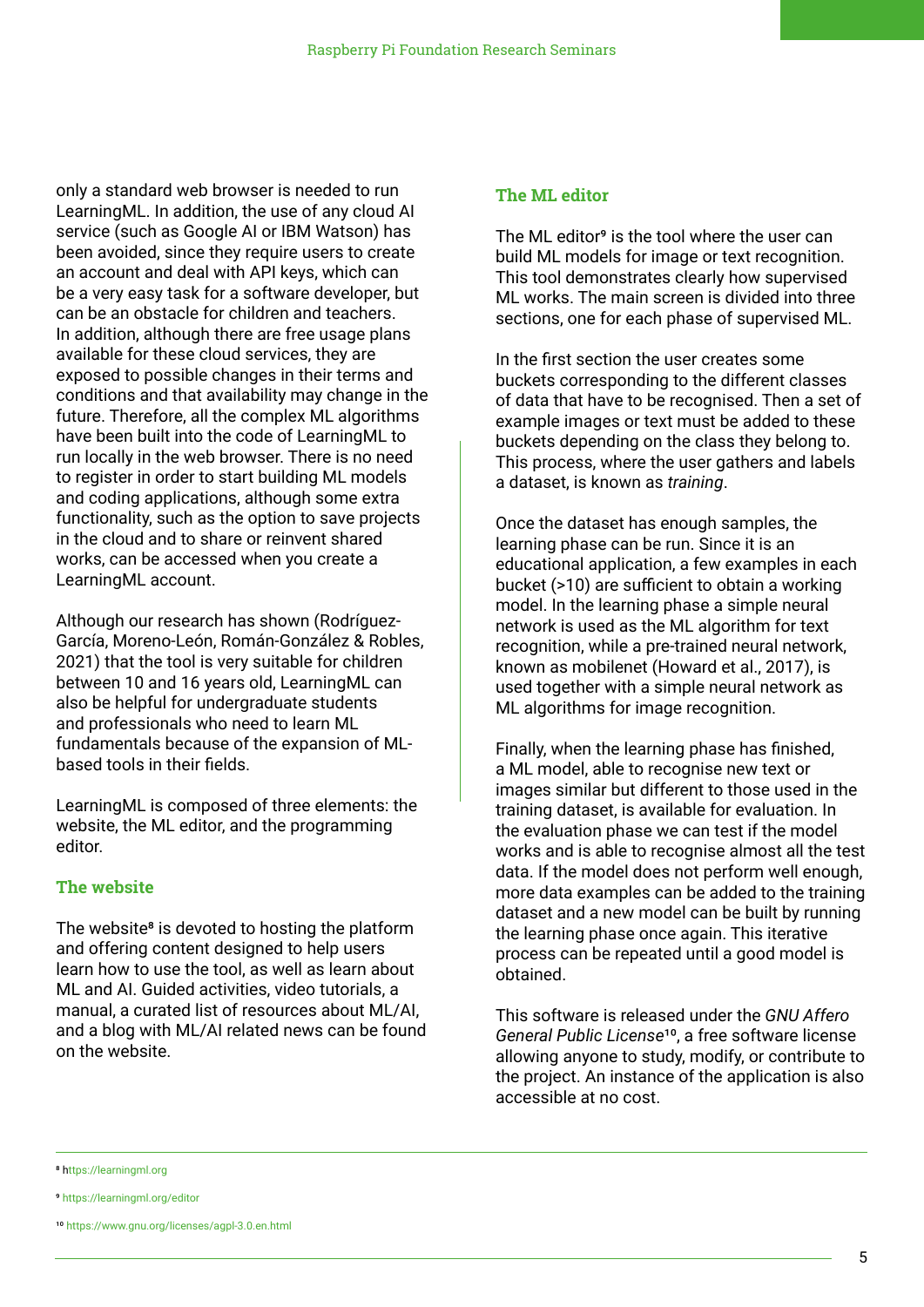

*Figure 2. LearningML. The ML editor.*

# **The programming editor**

The programming editor<sup>11</sup> is a Scratch (Resnick et al., 2009) modification in which new blocks have been created which use the model built with the ML editor. Therefore, text and image recognition features can be added to Scratch programs. To achieve this, the following new blocks are available: a reporter able to classify text/images, a reporter that returns the confidence level of the classification given by the ML model, a stack block intended to add new image or text examples to the training dataset, and a stack block which allows the user to run the learning phase in order to build a new model.

We have been able to develop our ML extension

of Scratch thanks to the free *Apache license*  2.0<sup>12</sup> under which this software is released. since it allows modification of the code under the conditions imposed by the license. Our ML Scratch fork has also been released under the same license.

#### **Conclusion**

LearningML is an educational platform aimed at teaching and learning AI fundamentals by doing. It is being developed to be as userfriendly as possible but, at the same time, to allow the creation of a wide range of AIbased applications, from the simplest to the most complete and complex applications. We aim to provide teachers and students with a

11 [https://learningml.org/scratch](https://learningml.org/scratch/)

12 [https://www.apache.org/licenses/LICENSE-](https://www.apache.org/licenses/LICENSE-2.0)2.0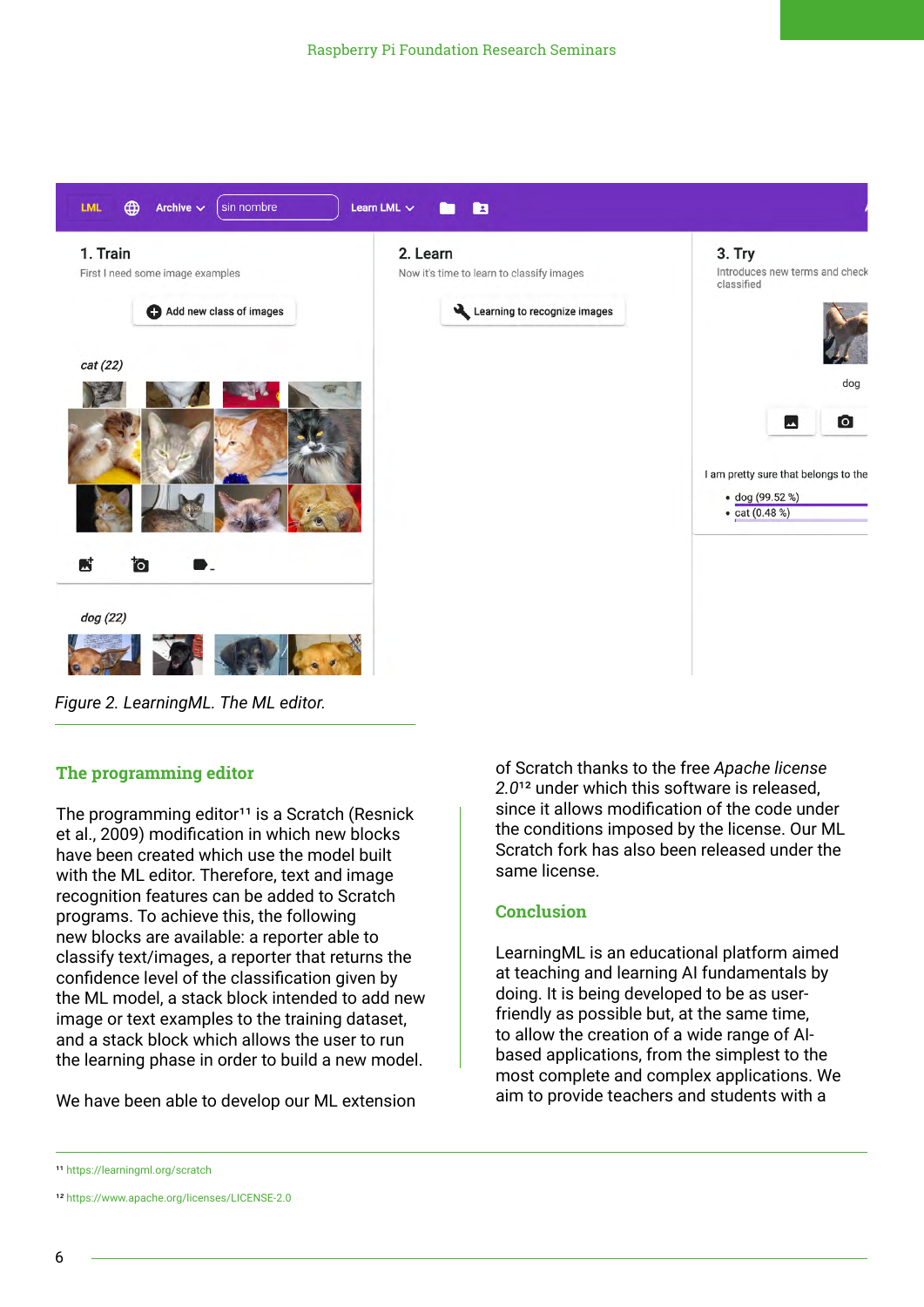![](_page_7_Picture_1.jpeg)

*Figure 3. LearningML. ML Blocks added to Scratch in the programming editor.*

powerful and engaging tool that helps them to develop CT skills by combining traditional programming activities with ML model building, to encourage the development of some new concepts, practices, and perspectives such as classification, training, and evaluating.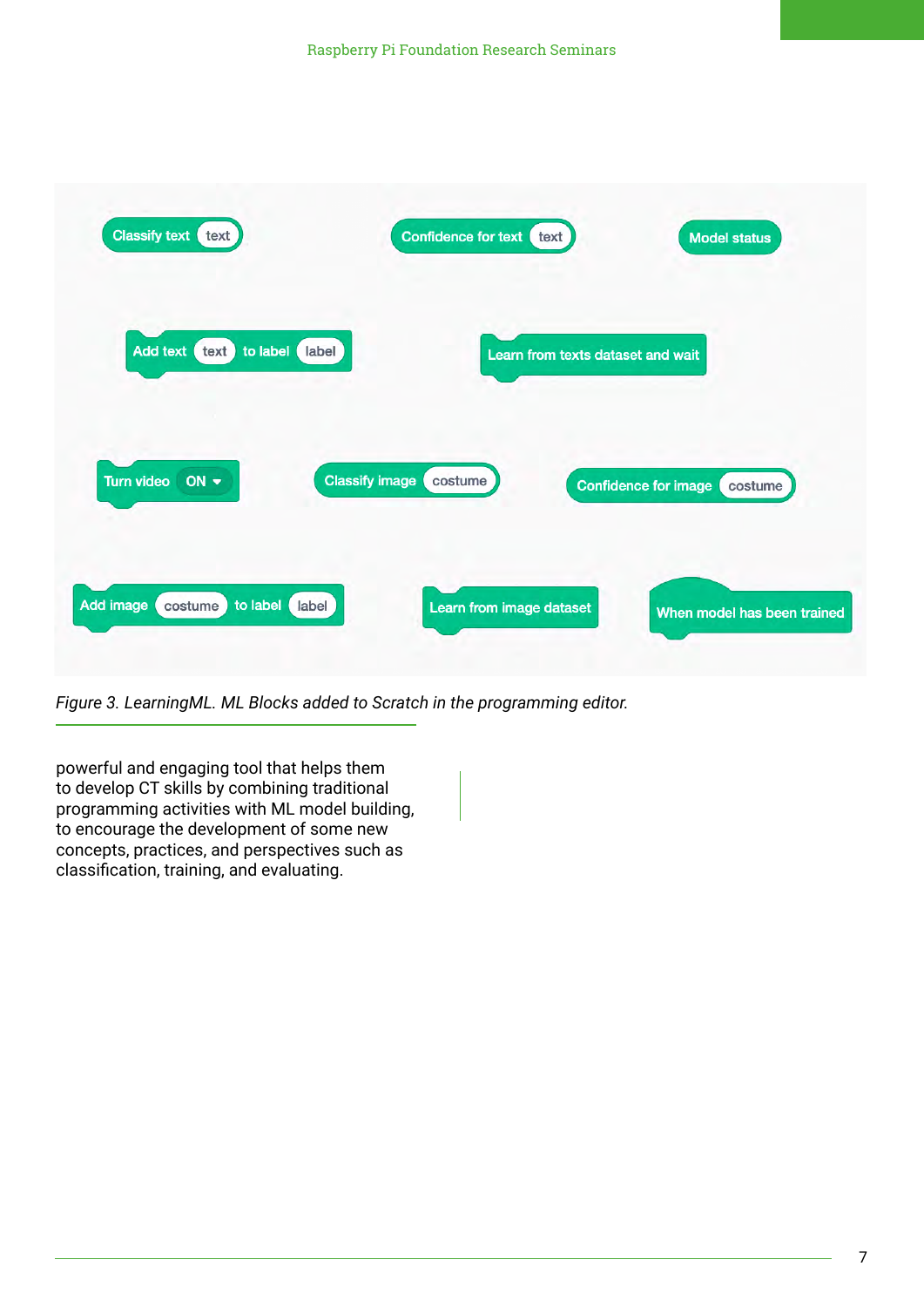#### **References**

Alpaydin, E. (2020). *Introduction to machine learning*. MIT Press.

Brennan, K., & Resnick, M. (2012). New frameworks for studying and assessing the development of computational thinking. In *Proceedings of the 2012 annual meeting of the American educational research association, Vancouver, Canada* (Vol. 1, p. 25).

Howard, A. G., Zhu, M., Chen, B., Kalenichenko, D., Wang, W., Weyand, T., Andretto, M., Adam, H. (2017). Mobilenets: Efficient convolutional neural networks for mobile vision applications. *arXiv preprint arXiv:1704.04861*.

Kahn, K., & Winters, N. (2020). Constructionism and AI: A history and possible futures. Constructionism 2020, pp 238-243. (Available at: [http://www.constructionismconf.org/wp-content/](http://www.constructionismconf.org/wp-content/uploads/2020/05/C2020-Proceedings.pdf) uploads/2020/05/C2020-Proceedings.pdf

Malan, D. J., & Leitner, H. H. (2007). Scratch for budding computer scientists. *ACM SIGCSE Bulletin, 39*(1), 223-227.

McCarthy, J., Minsky, M. L., Rochester, N., & Shannon, C. E. (2006). A Proposal for the Dartmouth Summer Research Project on Artificial Intelligence, August 31, 1955. *AI magazine, 27*(4), 12.

Moreno-Guerrero, A. J., López-Belmonte, J., Marín-Marín, J. A., & Soler-Costa, R. (2020). Scientific Development of Educational Artificial Intelligence in Web of Science. *Future Internet, 12*(8), 124.

Moreno-León, J., Robles, G., Román-González, M.,

& Rodríguez-García, J. D. (2019). No es lo mismo: Un análisis de red de texto sobre definiciones de pensamiento computacional para estudiar su relación con la programación informática: Not the same: a text network analysis on computational thinking definitions to study its relationship with computer programming. *Revista Interuniversitaria de [Investigación En Tecnología Educativa, Nº 7](https://revistas.um.es/riite/article/view/397151)*. https://doi.org/10.6018/riite.397151

Pedro, F., Subosa, M., Rivas, A., & Valverde, P. (2019). Artificial intelligence in education: Challenges and opportunities for sustainable development.

Resnick, M., Silverman, B., Kafai, Y., Maloney, J., Monroy-Hernández, A., Rusk, N., Eastmond, E., Brennan, K., Millner, A., Rosenbaum, E., & Silver, J. (2009). Scratch: Programming for all. *Communications of the ACM, 52*(11), 60. <https://doi.org/10.1145/1592761.1592779>

Rodríguez-García, J. D., León, J. M., González, M. R., & Robles, G. (2019, November). Developing computational thinking at school with machine learning: an exploration. In *2019 International Symposium on Computers in Education (SIIE)* (pp. 1-6). IEEE.

Rodríguez-García, J. D., Moreno-León, J., Román-González, M., & Robles, G. (2020). LearningML: A Tool to Foster Computational Thinking Skills Through Practical Artificial Intelligence Projects. *Revista de Educación a Distancia, 20*(63).

Rodríguez-García, J. D., Moreno-León, J., Román-González, M., & Robles, G. (2021). Evaluation of an Online Intervention to Teach Artificial Intelligence With LearningML to 10-16-Years-Old Students. In SIGCSE '21 ACM SIGCSE Technical Symposium, March 17–20, 2021, Toronto, Canada.ACM, New York, NY, USA. Preprint https://www.researchgate.net/ publication/344744220\_Evaluation\_of\_an\_Online\_ [Intervention\\_to\\_Teach\\_Artificial\\_Intelligence\\_With\\_](https://www.researchgate.net/publication/344744220_Evaluation_of_an_Online_Intervention_to_Teach_Artificial_Intelligence_With_LearningML_to_10-16-Year-Old_Students) LearningML\_to\_10-16-Year-Old\_Students

Solomon, C., Harvey, B., Kahn, K., Lieberman, H., Miller, M. L., Minsky, M., Papert, A. & Silverman, B. (2020). History of Logo. *Proceedings of the ACM on Programming Languages, 4*(HOPL), 1-66.

 Tuomi, I. (2018). The impact of artificial intelligence on learning, teaching, and education. *Luxembourg: Publications Office of the European Union*.

Turing, A. M. (2004). Computing machinery and intelligence (1950). The Essential Turing: The Ideas that Gave Birth to the Computer Age. Ed. B. Jack Copeland. Oxford: Oxford UP, 433-64.

Van Brummelen, J., Shen, J. H., & Patton, E. W. (2019, June). The Popstar, the Poet, and the Grinch: Relating Artificial Intelligence to the Computational Thinking Framework with Block-based Coding. In *Proceedings of International Conference on Computational Thinking Education* (pp. 160-161).

Wing, J. M. (2006). Computational thinking. *Communications of the ACM, 49*(3), 33-35.